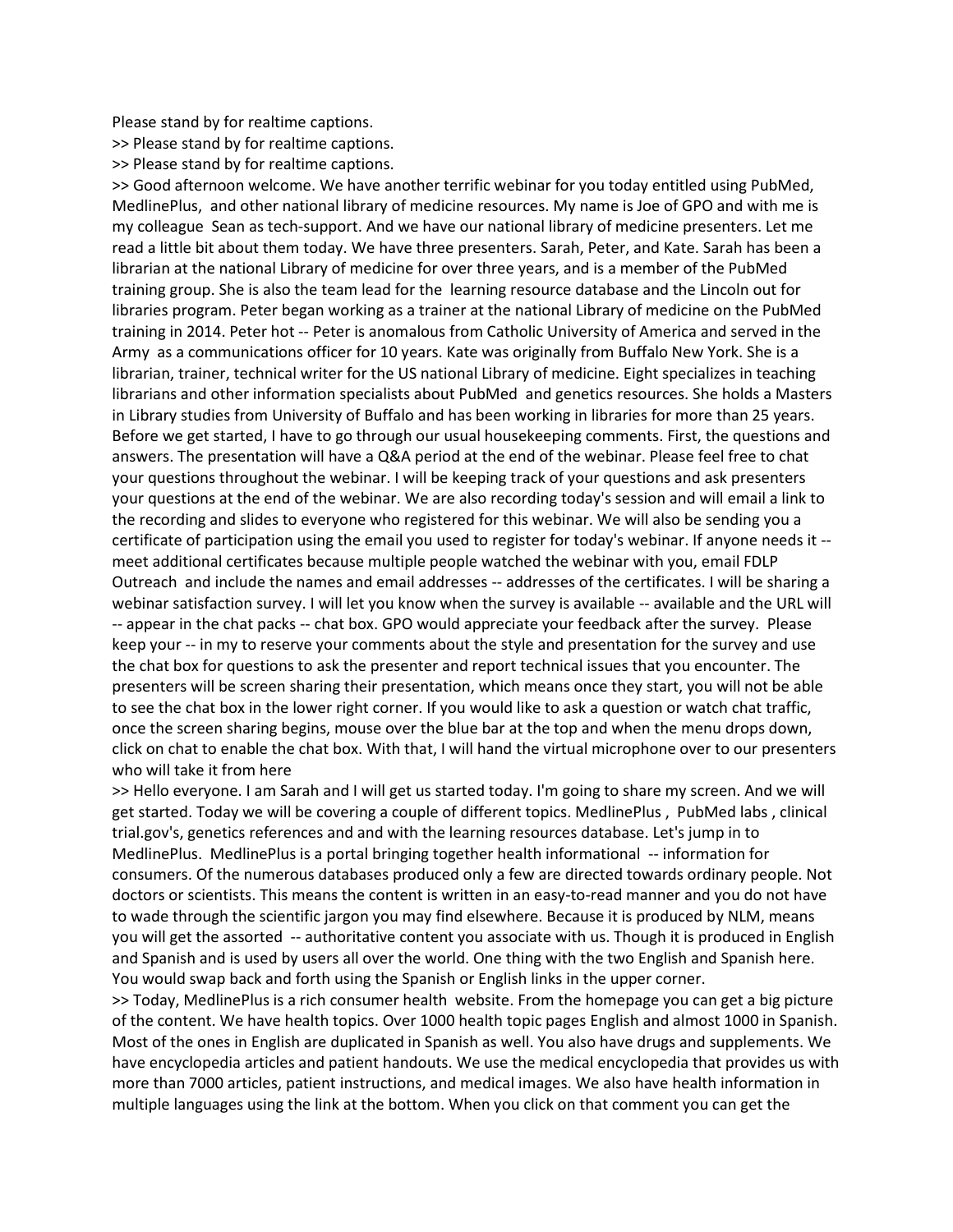information and 60 languages. We also have the MedlinePlus magazine published in English and Spanish. Let's take a look at health topics. This brings together relevant news, links and information about a disease or condition. This is a full view of the health topics page. This allows you to easily browse through topics by body location. If you know it is something in your digestive system or if you want to look at something based on infections or injuries, you can look through it based on disorders and look at the demographic groups, or you can just browse through your topics in a list. >> This is an example of a health topics page 4 opioid abuse and addiction. We will be looking at this topic today throughout our different resources. You can see that there is an extensive table of contents to help navigate through the topics. The best ways to start before taking a deep dive into the topic is the summary paragraphs underneath it. This will give you a great overview of the subject and give you an idea of where to go from there. From there you can go back to the table of context -- contents and browse through the different areas. Diagnoses or anything like that. We link this page to a variety of sources. Some from the federal government, NIH, FDA, and in this case DEA or drug enforcement agency. We also have licensed content in the form of our encyclopedia. We also have links from other medical associations, national organizations, and health institutions like the Mayo Clinic. Everything that you get here will be a food bedded source of information. This is a list of the top help pages in both English and Spanish. As you can see Comey we have some pages listed in both languages. You can also see that there is a difference in what people are looking at between the two languages. Something new think is interesting to look at. Have also talked a little bit about licensed content. Some of the information we have on MedlinePlus we create and other things we get from other areas. The drugs and supplements area and medical encyclopedia is all coming from the collaboration with other sources such as the Adam medical encyclopedia, Merriam-Webster's dictionary, -- we are getting the information for used licensing sources so you don't have to pay for it. You are getting access to the city to -- information for free. The first of the areas I want to talk about is the videos and tools section. We have multimedia information there and we are looking to do this on all health topic pages. If you know you're going to surgery you can see what the surgery will look like. You can also play games, view other videos and tools. This is all coming from licensed sources. Another example of licensed content is from the Adam medical encyclopedia. You can see the opioid intoxication page in our medical encyclopedia. We are using information on the Adam medical encyclopedia because it brings health consumers and extensive library of medical images and videos as well as over 4000 articles about diseases, tests, symptoms, injuries, and surgeries. We also have licensed content from the American Society of health system pharmacists. This provides us with excessive information about 1000 brand-name of generic prescription and over-the-counter drugs including percussions and storage for each drug. The alphabetical list of drugs has a screenshot on the right side of the screen. You will see both the generic and brand names listed which makes it easy for you to find what you're looking for and learn about the drugs. I was looking for the drug and thinking what is Narcan? Let me see what I can find. You can see there is a link to the injection and the nasal spray of naloxone, the generic version. Even though I searched by the brand name, I can still find the drugs that I am looking for. We also have information from the natural medicine conference of database. Which is an evidenced-based collection of information on alternative treatments. MEDLINEplus have 100 listings of supplements. A newer addition to MedlinePlus are the consumer from the description's of lab tests. This encompasses how the test will be done, why would you need it, how would you prepare for it, and what I find most important is, what do the results mean? These are written by writers and we have only had them for about a year. We already have over 70 articles in English and Spanish. If I take a look back at the opioid abuse and addiction help topic page and look at the page as a whole where there is a screenshot of part of that here, what I can see is some of the licensed content I was talking about on the page. For instance, the images licensed content even though this particular one is a little boring. The other information on the right side of the page is typically either licensed content or content from NIH. You can see we are linking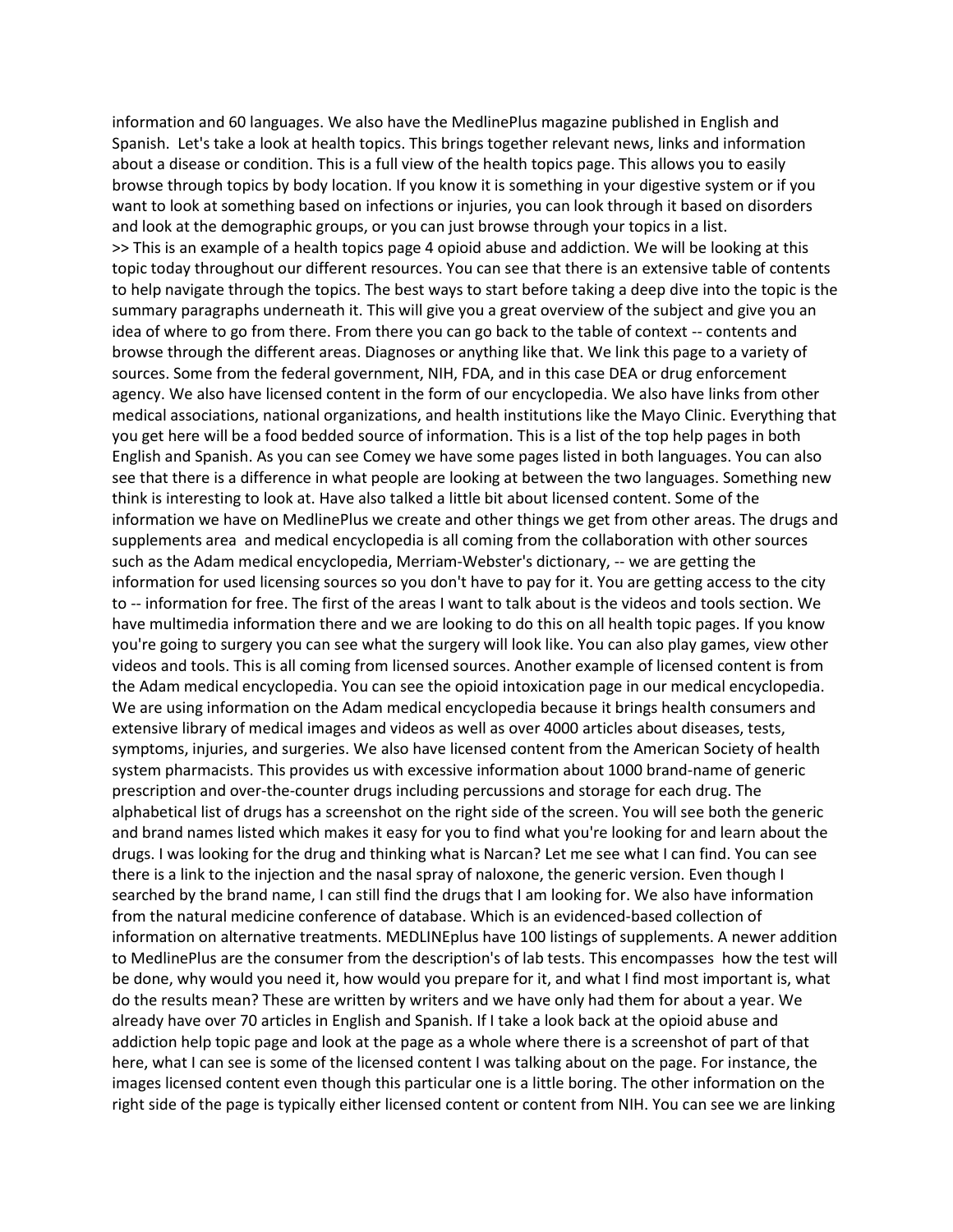to the national Institute on drug abuse. You can see it links to MEDLINEplus unit -- magazine. With the magazine, is published in English and Spanish. It is published by us and includes information in NIH supported research and stories from those coping with disease. You can subscribe and receive copies for your library. We publish four issues per year in the English version and one issue per year in the Spanish version. Throughout this presentation I have been talking about licensed content and using that as a catchall phrase. I'm giving you an idea of the different areas that we are getting the content from. You can see we are getting information for Merriam-Webster's dictionary. We are getting information on the anatomy videos encyclopedia. We are getting things from all over. In addition, we are also looking at other and LM and NIH content providers as well. Clinical trials got --.gov genetics home reference both of which we will talk about later as well as other institutes and centers at NIH. For the topic we have been looking at the comment that would be the national Institute on drug abuse. One of the other sources of information is PubMed. People to -- take over to tell you about that. If you have any questions about what I have been talking about, put them in the chat box and we will address them at the end.

>> Good afternoon. I'm going to give you a brief overview of what types of materials you can expect to find in the database and an overview of searching and viewing your results. First, some basics. PubMed is a free online database from the national Library of medicine. It contains over 20 million citations to journal articles books, and book chapters. PubMed covers -- coverage officially dates back to 1966. The records for publications earlier than that the database. It is designed to help you locate biomedical research including citations covering a wide variety of topics related to the biomedical science. When you talk about PubMed, we also say the database includes two different types of citations . Medline and non-Medline.

>> What are the difference between the Medline and non-Medline outlined in PubMed. For the most part come in PubMed records , they were majority of the data comes directly from the publisher. Publishers electronically submit information including the articles, title, authors abstract and other citation information like the unit as you. That you are used to dealing with in your profession. There are substantive differences between Medline and non-Medline in PubMed. First, citations come from a selected set of journals. Which we referred to as Medline journals. The other substantive difference between Mudline and non-Medline particles and content that Medline citations have had subject terms added to them. And LM indexers as medical subject headings to make it easier to find records in PubMed and easier to determine what an article is about. When you hear someone say a record is indexed with mesh or for Medline that means the medical subject headings or the mesh terms have been assigned by an expert indexer at and LM. Mash helps connects users to the biomedical literature. It is a controlled hierarchical vocabulary developed at an element imposes uniformity and consistency to the indexing of Medline citation. There are over 28,000 for medical subject headings. Each heading describes a different concept from biomedical literature. The mesh thesaurus keeps track of synonyms for each heading known as entry terms which can also be used to find a concept. For example, adult is an entry term for ibuprofen. You can find articles for this concept using either term.

>> Having human indexers assigned terms to records takes a lot of time and resources. It is impossible for indexers to assign terms to every article from every journal related to the biomedical science. This is where the other distinction factor of Medline records comes in. Indexers only assigned subject headings to citations if they come from one of the 200 specially selected journals. The journals are sometimes referred to as Medline journals. There one of the differences in PubMed. Medline journals have been carefully selected by a review team called the literature selection technical review committee. The team meets three times a year. There are 140 journal titles for people submitting journals for review to try to get them entered under -- in PubMed under Medline. The only include 14 percent of the title submitted. Only items from the 5200 or so Medline journals will be assigned medical subject headings. That is what makes them a Medline citation. PubMed includes both Medline citations and non- like citations. Let's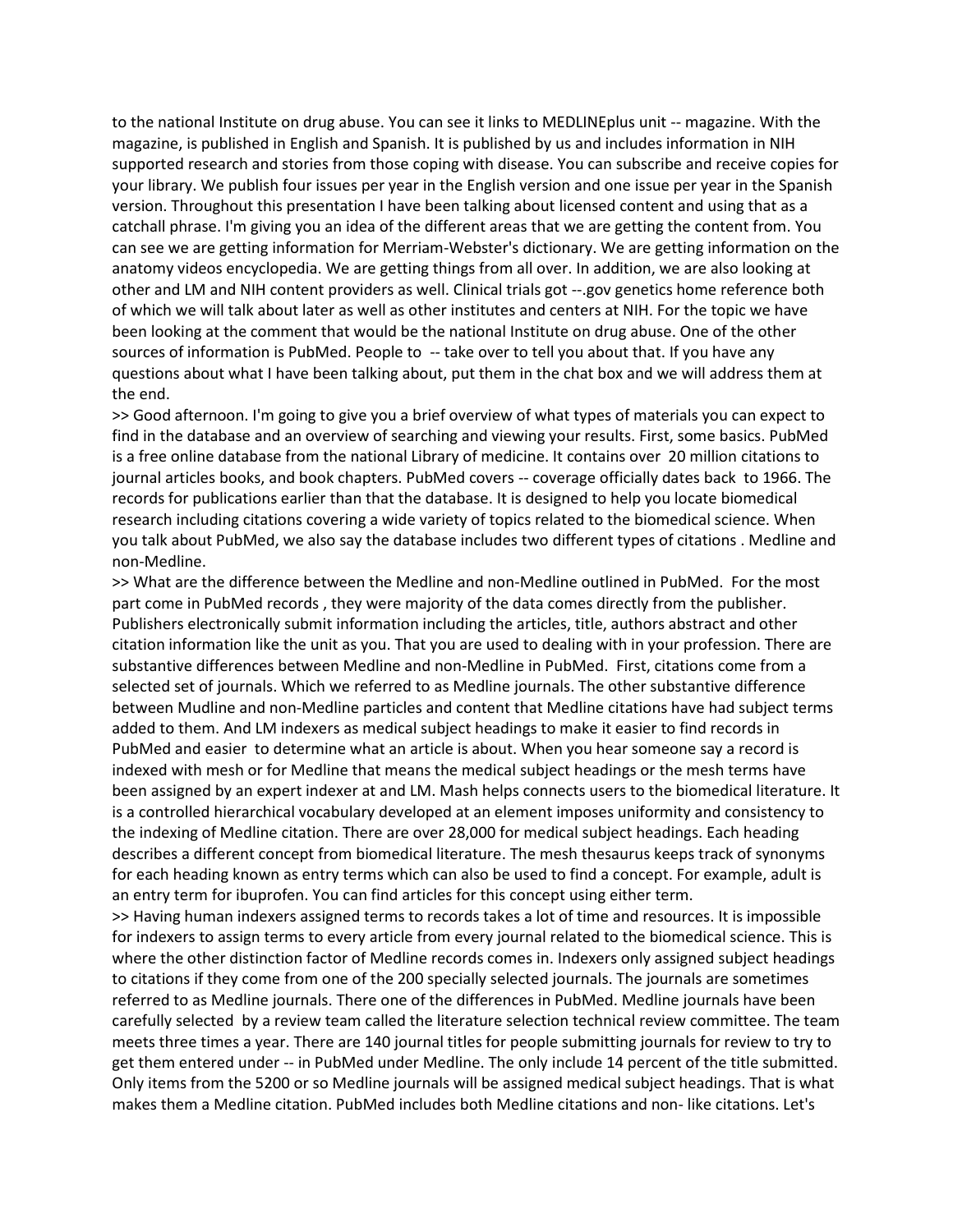break down the content of the PubMed database as a whole. Out of the roughly 28 million records in PubMed, about 80 percent are Medline citations. Indexed citations. Any given time, about four percent of the record of PubMed are citations from Medline journals that have not yet been fully indexed. You can imagine how time-consuming and resource intensive it is. That is why you see about four percent in the area. The rest of the records, about eight percent and growing are records that are not Medline citations. The majority are records from articles which have been deposited in PubMed central the free repository of articles with the exception of certain out of scope materials, every article deposited must have a citation in PubMed as well. Since we are discussing PubMed central it is a good time to remind you that while PubMed central link to the full articles , PubMed is a database of citations and not indexed articles. Many PubMed records include a link to a fulltext version of the article. Depending on the article fulltext access may be available directly from the publisher depending on the age of the article. From PMC, repository of articles, or by access arranged by your institution through licensing agreements. That is what is in PubMed. Let's take a quick look at how to search. I'm going to exit out of my slides. You should see my browser. This is a national Library of medicine home page. We just revamped this a couple of weeks ago. This is a fresh display of the content. In here are links to commonly used resources. Here are clinical trials. There is MedlinePlus, and here is PubMed. You will see our homepage. Most of, all of you are familiar with search techniques or other databases and search engines. I'm sure that you use them all of the time in your job. There are differences that I'm going to go over between searching in PubMed and some other general databases and search engines. For PubMed we recommend that the easiest thing to do is enter your search terms into the general search box you see at the top. There is no need for punctuation such as quotation marks. Some of the search techniques you are used to. The best way to get started is to just type in the terms you're interested in the best address the topic or concept you are looking for, and let PubMed do the work. Keeping with the theme, I'm going to look for articles related to opioid abuse. One of the first things you'll notice is that the auto suggest menu appears. These are terms -- these terms are suggestions based on popular searches that other users are doing. You will see that I said I wanted to look for opioid abuse and it is there at number three. We have run the search and we see the list of results. We are going to take a quick look around the search results page to get you oriented. In the middle of the page we see the search results. With this number at the top of the page showing the total number of citations that match the search terms. We have about 28,000 citations we have retrieved. You can see this is a broad search. If this is your first time using PubMed, or in a while, you may also see a promotional box at the top of the results for something called BestMatch. BestMatch is kind of a newer future. It takes the place of an older sort order called relevance. The goal is the same to bring the citations that are BestMatch for your search that you are most likely to be interested into the top of the page, or two pages of results. Is the page there you will find less and less relevant results with the idea behind BestMatch is to help you find what you're looking for at the top of your results page. He was -- works using algorithms constantly improving itself based on PubMed user behavior. While lives in the start menu in the middle, on this pulldown, it actually may show you different and improved results. It is meant for searchers trying to find a handful of relevant results quickly. We're only thing 20 results on each page. That is the default. We can move through the pages of results using the controls right here. Next and last. You can skip to the actual page if you happen to know what page your results would be on and you can also change the number of results in the pages. To show more and then you can just scroll. On the left-hand side of the page there are a variety of filters to define a search. These are a few of the filters that are optional. You can have more on showing additional features. The language filter is often used while. We have a panel that is a discovery bar tool. It is to help you discover new directions for research. Such as other databases database types and by default our results are displayed in summary format which you have the now. The most recent additions to PubMed are at the top of the list. You can change it at the top of the page with the pulldown menu. Under format. Some is a short form that shows the article title you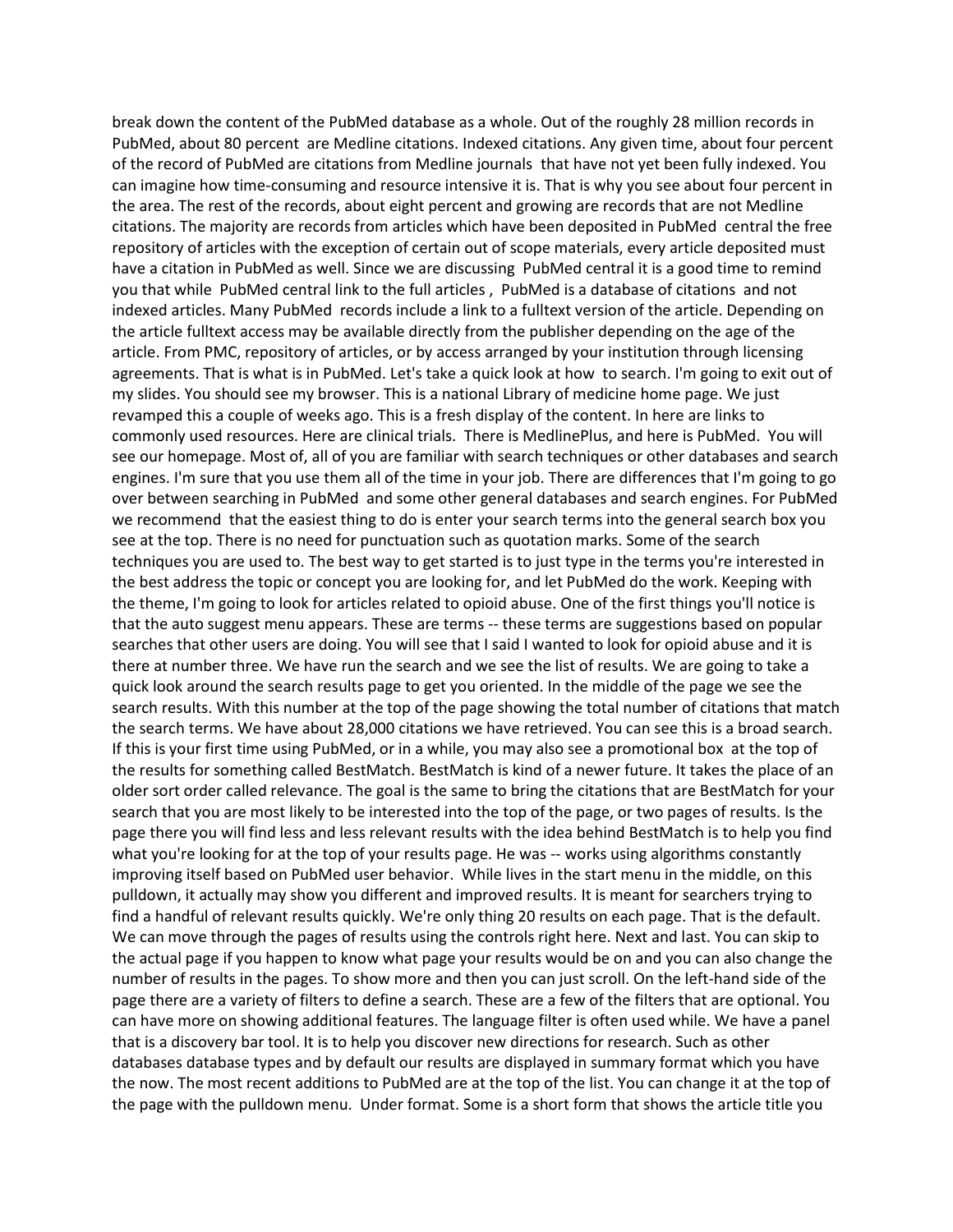are seeing, authors below and citation information but it does not show the abstract. To show the abstract I go under format and you can see the different formats we have available. The Medline format which I will show you each of the search tax associated with the data and then abstract. I will go here and click on abstract. Let's open an individual citation. I will show you the citation. It is the full abstract. On the right-hand side of the screen we have the discovery bar that provides other information related to this article. The sections of the discovery bar are different now that we are looking at a single citation. If you are viewing a different citation your discovery bar will also look different because this bar is generating dynamically and based on specific search results and the citation you are viewing. At the very top, you will see a section labeled old text links. The full text is available and you will see it here. You'll see it marked you also remember if you looked at this facet or filters back here, there was a link for limiting your search to free text or fulltext articles. Going back to the citation, further down the discovery bar you see section labeled two particles. Similar articles use an algorithm to display similar's citations to the ones you are looking at. This could be a great tool if you're ever conducting a search and you're not getting a lot of results, but you find one citation that is relevant. You can use similar articles and a similar article sections as a jumping off part to find other records. As I scroll down, I will expand this and we can see the list of mesh terms to index the supplies to represent the contact -- content of the article. We talked about mesh terms being applied to MEDLINE citations. This tell you this is indeed a Medline citation from the Medline Journal. One last thing to show you quickly. I want to come back over in the right-hand discovery from the search results page. He will see the search details. If you click on search -- Seymour this will give you an idea of how PubMed interpreted the terms you entered and how it mapped the results. This allows you to make sure you are searching for the terms you think you entered I wanted to talk about PubMed labs. This is the experimental site for PubMed and PubMed 2.0 which is going to be the next iteration of PubMed this year or early next year. PubMed labs and PubMed to my door responsibly designed. Easiest way to find was to enter PubMed labs you can see we simplifies the results page down to two sort orders defaulting to BestMatch which we discussed earlier. Down at the bottom of the page we want to the feedback. That is where click on to provide feedback from the site and we are asking for feed back from the users there is a quick timeline as I mentioned earlier. We are currently working at the next version of what we are calling PubMed 2.0. We are shooting for the end of this year or early 2019 results. As we get closer to the launch dates. If you have any questions come up with them in the chat and hopefully we will have time to get them in the end. Otherwise, my colleague will discuss finding clinical trials and give us an overview of the genetics reference. I will now head over to my colleague.

>> I am going to be using a couple of other response features in WebEx. If you do not have your WebEx participants panel, if you would move your mouse to the top of the screen so your WebEx controls popped out and click on participants, while you are there you might as well actually go back and click on detach and enter your questions there as well. I see that there were three PubMed questions and we will try to get to those at the end. Thank you for the questions. Let's get to clinical trials.gov. It is one of the most important resources from the US national Library of medicine because it serves as a registry of clinical studies. A source for recruitment information, and a source for summary results data from clinical studies including information that may not be published elsewhere. What is a clinical trial? Clinical trials are research studies were people volunteer to test new ways to treat or manage a disease or condition. People are assigned to one or more interventions which may include a placebo or other kind of control so researchers can evaluate the effects of the interventions on the volunteer's health or behavior. Clinical trials often involves some risk to the patient. The most common risk in the lack of effective treatment for the treatment. I interested in the clinical -- relevance to the clinical trials of your. When you indicated your patient are interested in clinical trials. Use the response indicators at the bottom of the participants panel. Agreed check for yes and a red X for no. Use the mouse to move to the top of the screen and you will see the drop down and click on participants. You see the response buttons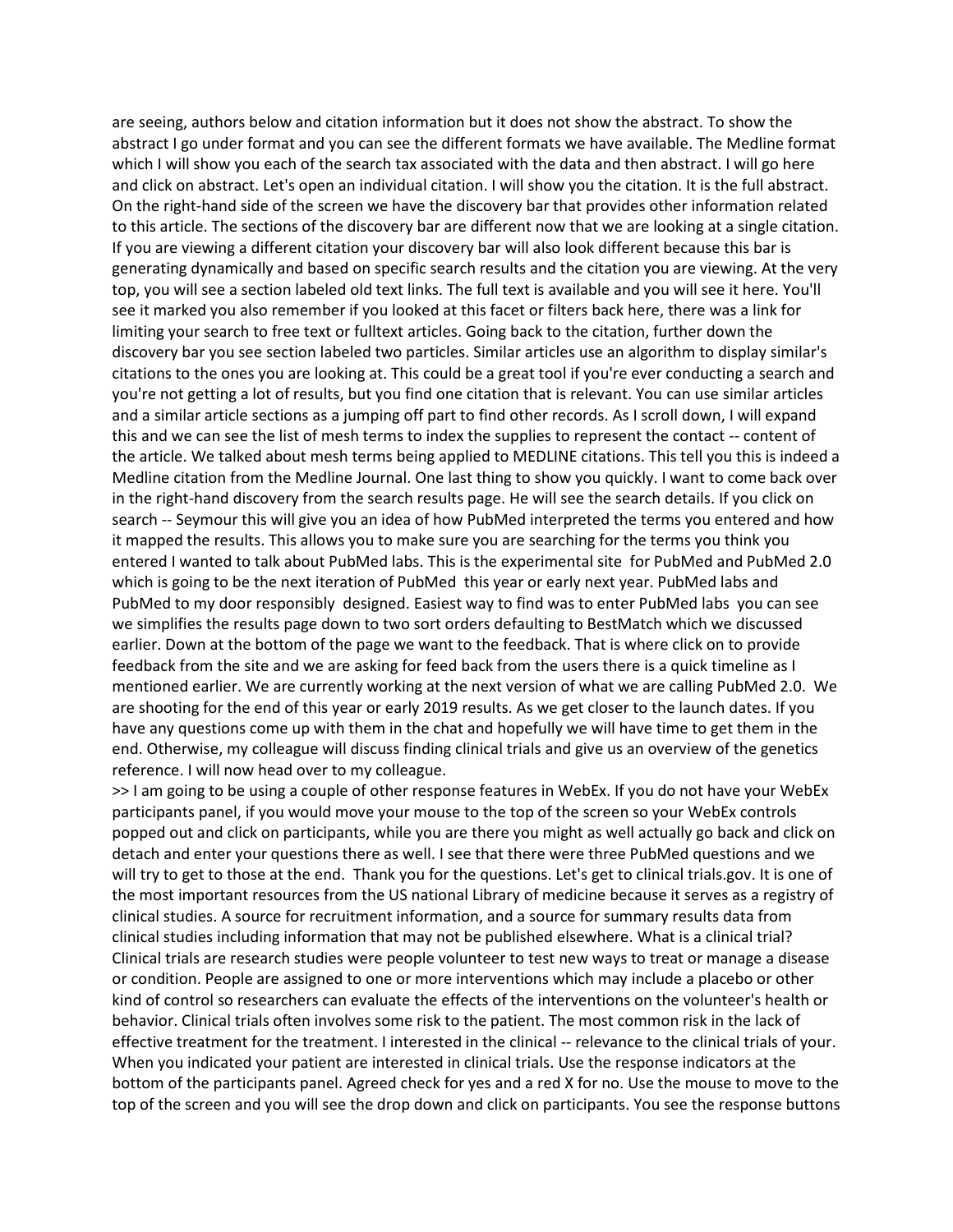at the bottom of the participants panel. I have a few folks who have patrons interested in clinical trials and some who are not. Fair enough. For those of you who do not have patrons interested, you may want to pay attention for your own purposes as an information principal. Patients and families can use clinical trials.gov to find trials in which to participate or learn about new treatments being studied. Researchers a cancer to the database to stay current, find collaborators, and identify unmet needs. We hope interface for clinical trials.gov is intuitive to use and to find useful information. I'm not going to walk you through every detail. My goals for today are for you to be able to find clinical trials.gov, do a basic search and explain what you can expect to find. Please put your questions in the chat if anything is not clear.

>> Here is a quick example. We will look for trials that are recruiting to study a particular condition. On the search form on the homepage, clinical trials.gov, to find trials in which to participate, you would select recruiting and not yet recruiting studies. Under condition or disease, start typing the condition and select from the options. Here I use the option opioid dependence and click on search. With my example for 55 results when I ran it. You can click on the study to learn more about it. From the screen you can find the map. On map there is an option in the tabs above your clinical trials results. The map is clickable allowing you to select regionally and also by country for studies. There are many filter options to help you find studies of interest. Those most often of interest are the volunteer eligibility criteria by age and sex, for example. Full study details include a description of the study. The who come what come out when, and we're. The study design, terms and introductions, how they are splitting up the different groups to be studies. Outcome measures. This is how they are determining the effects of the intervention. Inclusion and exclusion criteria. That is who may or may not be able to use it as a subject and content information to learn more about the study. In most cases, volunteers must contact their doctor and have the doctor contact the study research staff. You may or may not the serving health professionals or researchers, or patient groups with sophisticated research needs who would be interested in getting into study results information. Even if you are not, I would encourage you as -- to pay attention to the next part. There are three key elements reporting on biomedical research. One of not all trials get published. Trials like a published 10 -- tend to have positive results. A trial on the same treatment that did not find interesting result is less likely to be published and may actually be more valid. Another is that publications do not always include all of the priest -- prespecified outcome measures. Researchers may plan to study three or four uncle measures but if some of them are good, may choose to not report the outcomes. Another is that changes are often made to the trial protocol that might affect the interpretation of the findings. And then think about this. An investigation of randomized controlled trials in 2014 showed trials I really reanalyze the independent authors and when they are, about 35 percent come up with conclusions different from the original analysis. We have problems with both the availability of research information and the credibility of medical claims. Fortunately, US regulations require researchers studying drugs, biological products, and certain medical devices to register trials and make results available through publicly accessible databases like clinical trials.gov. This means that regardless of how exciting or positive trial results are, you can find them using clinical trials.gov and regardless of how researchers may want to interpret results, they must report on the outcome measures specified when they began their study. Therefore, rather than just looking at the published literature, consider adding clinical trials.gov two researchers were looking for copperheads of information about medical treatment. This is especially important if your conducting a systematic review.

>> To find results, data@clinicaltrials.gov start your search using the same form on the homepage. This time select all studies and to filter for trials with results data, you want to scroll down to the filters section labeled study results and select with results and click apply. To get to the result, click has results. Study results records are too long for a slide. If you scroll down, you can find outcome measures and the adverse event sections. Noted that any publications will be referenced with a link to PubMed at the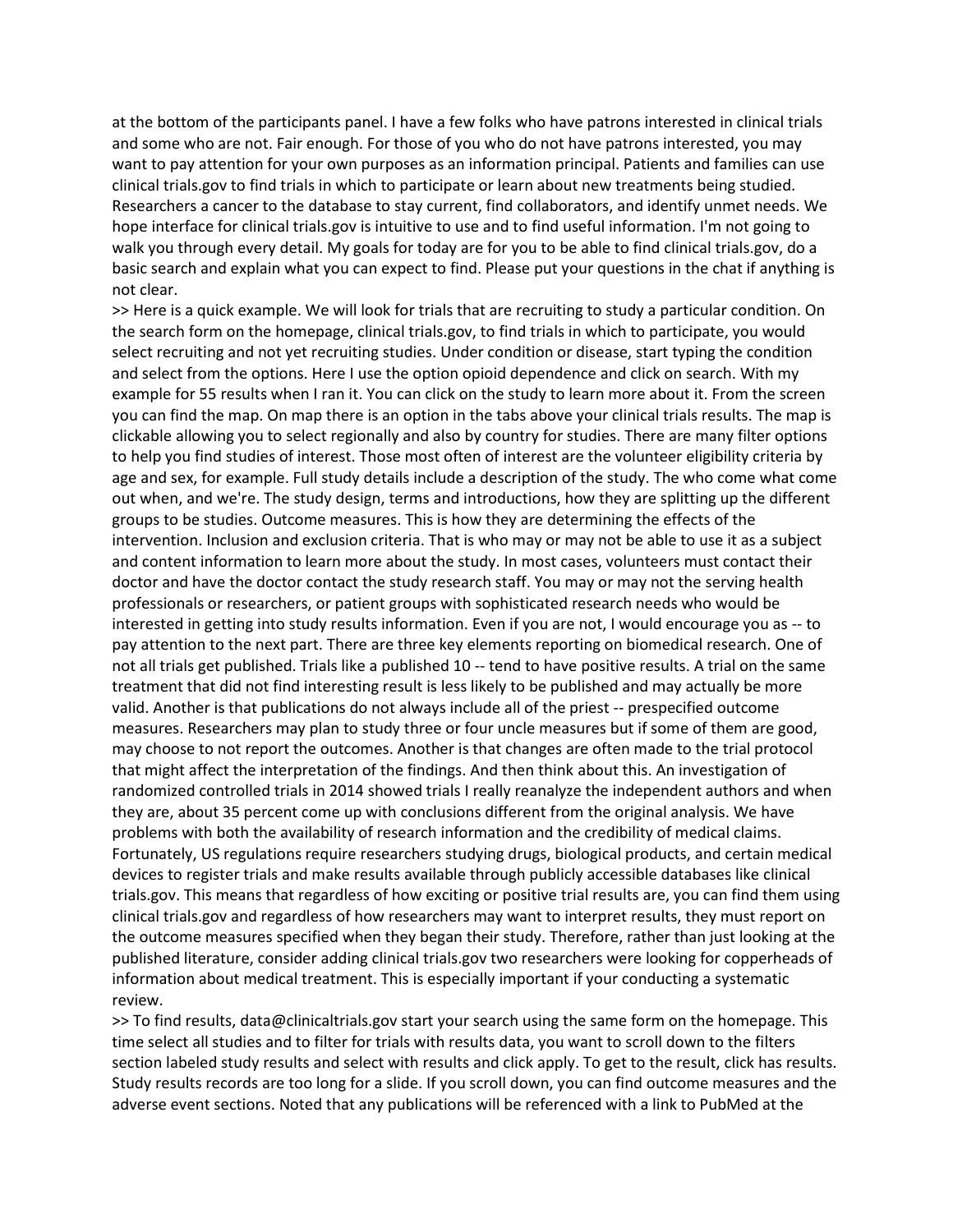bottom of the lacquer -- record. That is all I wanted to share today but please enter the questions in the chat and hopefully we can get to some of them. Let's talk about genetics information. Using the response buttons at the bottom of the participants panel, are your patrons interested in information about genetics and genetic conditions? I have a few. Maybe about half of the people who have responded. Okay. Even if your patrons -- maybe you are for yourself. Let's take a look at another resource. Another incredible useful tool is genetics home reference. And LM has many information sources on genetics and molecular biology. With genetics home reference it is a from the front door to all of it. Genetics home reference is for everyone including patients, students, health care professionals and designed to answer questions like what genetic mutations are associated with what condition. How do we know -- what do we know about how the specific proteins lead to a disease state? What is the pattern of inheritance for a specific disease? How we find a test for a genetic disease. There also -- you can explore by condition, gene, and chromosome and let's take a quick look at a health condition using the same example we looked at earlier. We will look at opioid addiction, to explore how you would answer what genes are associated with opioid addiction, and where do I go to find a genetic test. >> By searching or browsing you can find records on health conditions. Here is the example for opioid addiction. It starts with a description, and if you scroll down, there is a discussion on genetic changes. This is the section of any record that will tell you about the links we found between genes and the condition described. Here we find a reference to the OPR M 1 gene which produces the new OPM receptor. Variations seem to influence opioid response and could be related to the risk of addiction. At the bottom of the section you can find a list of other teams that have been indicated as being possibly associated with opioid addiction. Scrolling further you find the diagnosis and management resources. This is where you find links to the genetic testing Registry. Another national library of medicine resource where providers of genetic tests post information about the test and how to order them. Those are just two quick examples of the kind of information you will find a genetic home reference. There are lots more. Be sure to also check out the online lessons and readings on fundamental topics related to genetics. This includes sections on precision medicine, and pharmacodynamics hot topics. It is written for a general audience. It is appropriate to share with patients and families. Now I know that I'm competing with your genetic research. I know it is hard to pull away from this site. I will ask you to do that as we transition to the next topic. Here is Sarah to tell us about how you can find all of these resources easily using MedlinePlus.

>> Before we headed to the last resource, I wanted to take you back into MedlinePlus for a second. We talked about a lot of resources today and if you're like me you will probably not remember what they are called or how to find them. One of the great things about MedlinePlus is that it links between the different resources. If we look back at the help topic page for opioid abuse and addiction. You can see areas in the table of contact for genetics, clinical trials, and journal articles. If I clicked on the links I would be taken further down the page you can see that there are links to genetics that will take you back to genetics home reference, like Kate was talking about. The same thing with the link to clinical trials and we also have links to journal articles as well. Those are coming straight from PubMed. The point of the fight is really to say that MedlinePlus can be a great resource for consumers and it is also great if you're trying to remember where I start with this. What is the best place to get my feet wet on this certain topic. Now that we have talked about several places to get information from and LM -- NLM. I was a another place. It is not to get scientific information, but training on the different resources we have talked about. We believe that all of our learning resources videos, webinars, tutorials and everything from NLM should be easily discoverable for the public. We do not want you to have to go across multiple areas to find what you are looking for. We do not want to to go one area to find disaster medicine information. In a totally different area to figure out how to use PubMed. We want you to go to one place and find everything in one spot. That was the reason that we initially created this. To bring together all of the different materials. You will see things like the PubMed quick tours and the webinars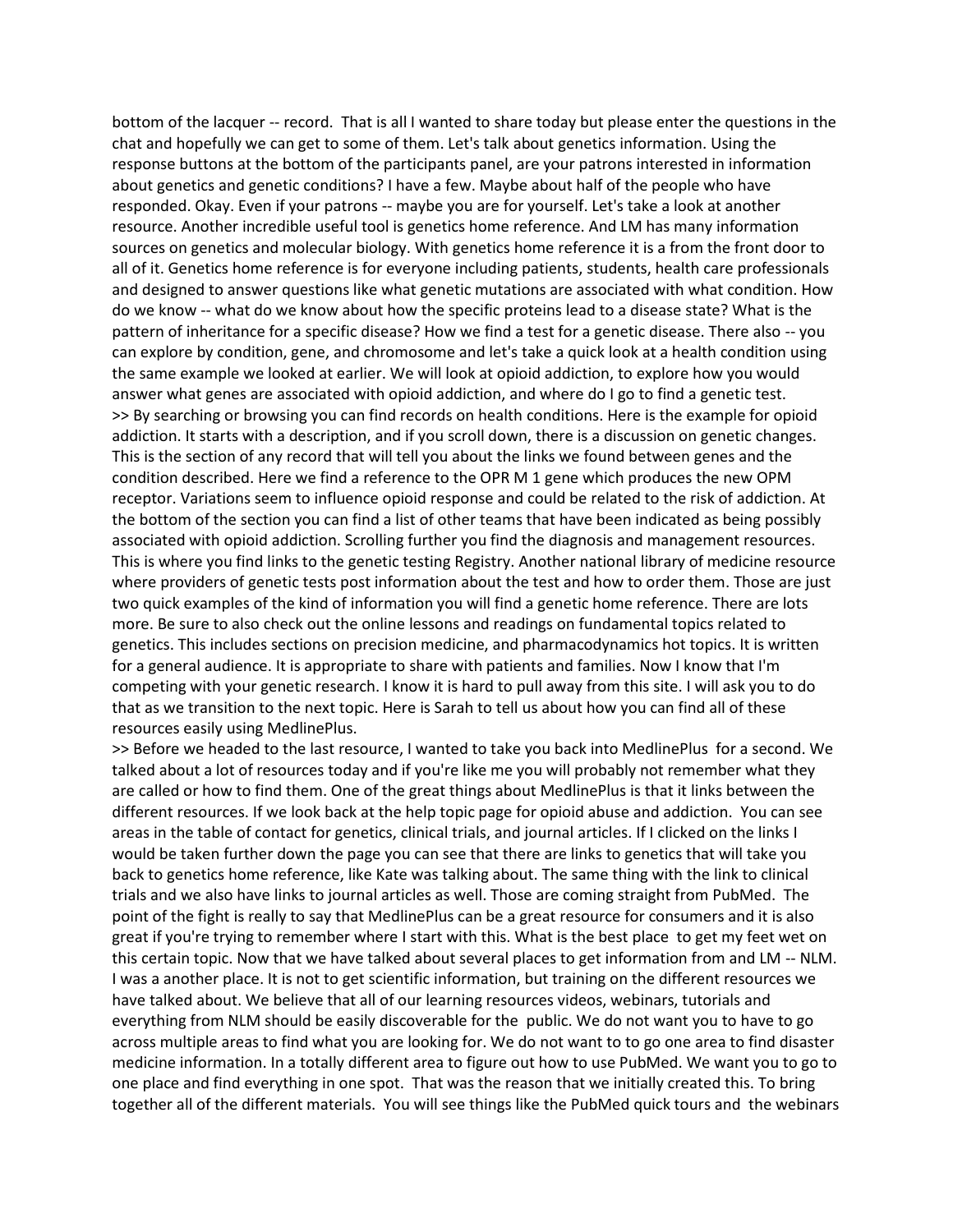about finding clinical research on clinical trials.gov, and one area. We are still currently in the process of adding additional resources from around the library. This is the original goal to find the information in one area. The pieces of the learning resources database are's in the back and where the resources added. In the front and come out where you as these are going to search as well as the rest EPI. In the back and we are adding resources, and adding metadata to increase the research of the material. The search interface allows you to search without any background knowledge of how to find the information. You do not need to know how to set everything up. You can type it in and search. The API functions as the glue of the project. This is what allows the front and back and the database to talk to each other. It also allows libraries or anyone else who is interested to embed the training researchers - resources on your own library website. This means that you can create a table of resources, and they will be updated every time we update resources and the learning resources database.

>> As the diagram shows how the information flows to the search interface and the external pages that would use the API to populate a table with resources from NLM. We will enter the information in the learning resource database and it flows to the other two. The API will automatically public the website with the new content every time it is added to the registry because we really want outside users to be able to use our training materials to help train your own patrons by linking to the API on your page. So that you always have the most up-to-date resources. This is great to talk about in broad concept of how to actually find it. You look -- the URL is learned.now -- NLM . -- It is linked on the homepage. Let's take a look. We are at the NLM homepage. It is no things may change a little in the future as we are still updating. But if you click on the upcoming -- training link that will take you to the learning resources database. Once you click on that comment this is where you will end up. We want you to be able to use it without knowing if you want information about how to use PubMed, you can type it in and see all of the resources every resource you can always use this to narrow down the area. To sort of narrow down when you're materials are from. He also have a link to upcoming classes and webinars. If you say that is great to have the resource packet, but I would really rather have someone tell me about it. This is somewhere that you can go to get started finding a class for that. Then we also have this help area as well. This is just if you look at the sample code page. This is the sample code to create the table to embed resources from our site. This is the educational training and resources page. I'm the one who manages this. I created the table to embed to say that every time somebody comes to this page, I wanted them to see the most up to -- up today's resources. All that I did was simply said, I want link out resources. Created a quick URL and abetted it in this page using the sample code on the last page. It will always be here and will always be the most up-to-date resources. It sounds a little technical for me. Want to let you know that I am not a technical person at all and I was able to copy and paste this and it worked fine. If I can do it, anyone can do it. That was just something that I wanted to point out about that. Let me go back to my flight. Like I said, if you did want to use the API to embed content, it is a simple process. To determine what you want to embed, we have examples on how to do it in the health documentation and then just copy and paste and stick it in the sample code we have provided for you. One last thing that I want to talk about in general is how to get help. You may have noticed in the health dropped out there is a link to customer support. That will take you to this page or any page in the website that should have a link in the bottom right corner saying support center, or NLM customer support. Something along those lines. That will take you to this area. This will allow you to browse health topics with some of our FAQs but will also allow you to write to the helpdesk. If you click on that link, it will give you a form to fill out and then it will send you to the person who is most equipped to help you answer questions based on what you are asking. That was the last bit of information that we have today. Thank you all for listening. Let's see if we can answer some questions. >> Thank you, Sarah, Peter, and Kate. I learned quite a bit. I am sure that the audience did also. Left

check for questions. Do you want to flip back and stop the screen share so we can get back to the chat box.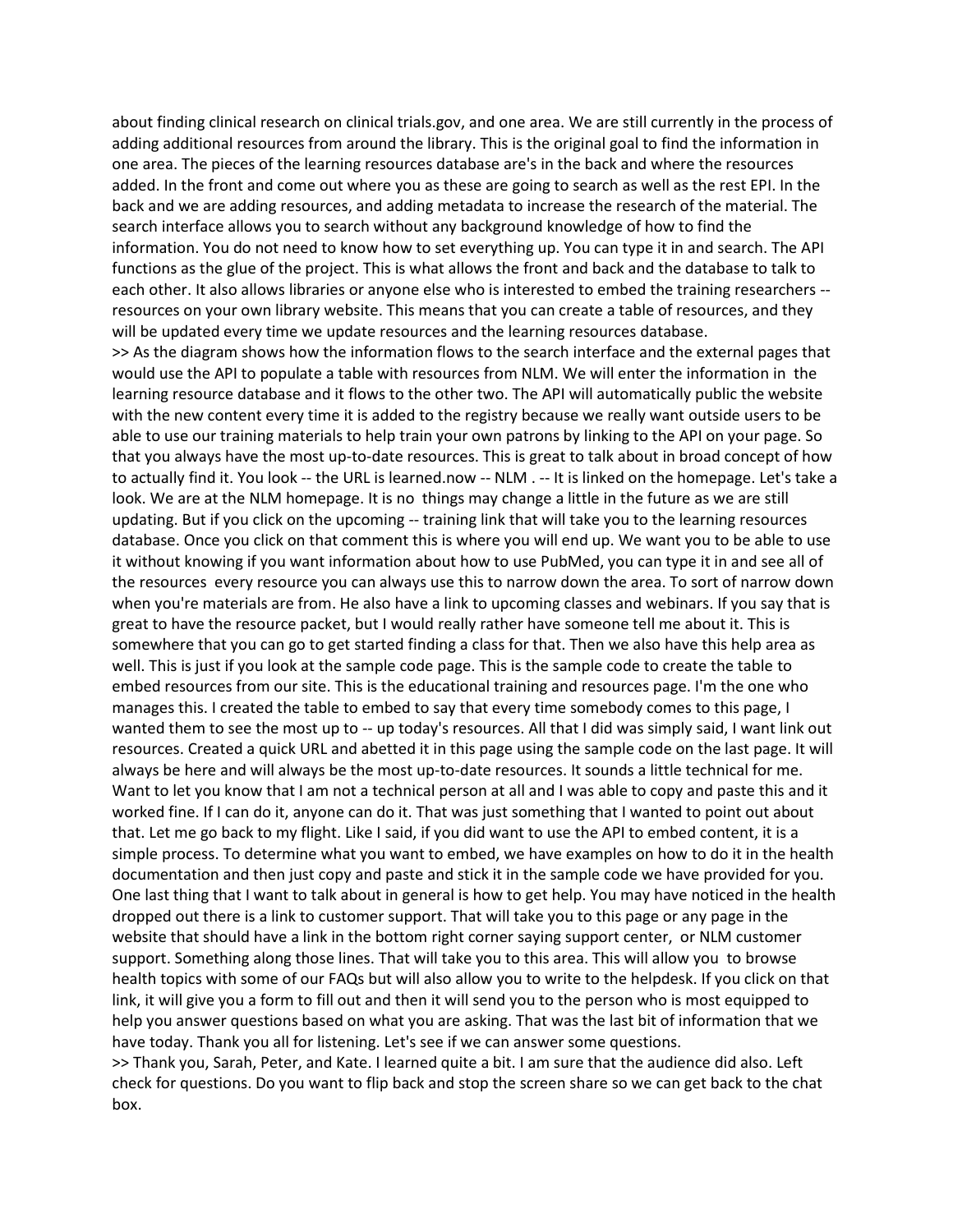>> Michelle asks, how long on average does it take to assign the mesh terms.

>> It will depend a little bit on the terms based on when we get things. There is a little bit of a backlog. I believe 14 month on average. Kate is telling me I have the wrong information. Here is Kate.

>> It is really difficult to give an answer to that question because it depends very much on what journal it is, and whether it is English. We only have a few experts on different languages. If it is an English language journal, it might be a matter of months. If it is a different language, it might be many months longer. It is also changing a lot like Sarah said we currently have a bit of a backlog and we are working on that. There is a big project to address it.

>> Kathy asked a question. Why is English as a limited not always visible?

>> That is a great question. So the limits are not immediately visible in PubMed but not always customizable. If you are signed in coming may have noticed that Pete was. You can see his name of the upper right corner. When you are signed and you can specify the filters that will allow you to see that there.

>> There's a way to save results to an Excel file or a CSV file.

>> Absolutely is. When you're in PubMed and it on your search, it is right below -- I'm going to share my screen for a second so I can show you how to do that. If I can go back to my PubMed search, if you just click, you can choose to save your searches that way. That is the best way to do that.

>> I noticed that PubMed is still abbreviating the name of the journal in the name of the citation. These are always intuitive and also confusing to the end-user, if they have to find the article in another source. Is there a plan to spell out the full name of journals going forward, and she says I imagine that it would be impractical to do it retrospectively.

>> That is a great question. I'm not sure that there are any current plans on that, but one thing I want to point out in terms of current plans is to use the PubMed labs feedback about them. Anything for PubMed will be considered in there as well.

>> I have been informed that you can hover your mouse over that and it will show you the shortened abbreviation and that will show you the for name -- full name of the journal as well.

>> Heidi asked if -- would you email a list of all the database talked in the webinar and URL. The audience will get the slide deck.

>> I'm not sure if the exact URL is in there but we can get those to you and you can include that in the link that you send out.

>> Thank you.

>> John asked, how is medical marijuana treated in your databases?

>> As far as I am aware it is treated the same as any sort of drug or supplement. In PubMed you can do a search for marijuana and see how it is. When you are in PubMed it will look at the mesh terms. That will draw that information in from mass. The best option is to look and see how it is dissuaded in mesh. >> Morris says -- Mara says on MedlinePlus you able to download the magazines. Once you are on can you print?

>> Honestly, I have not ever downloaded them. I would imagine that what you have downloaded it, you can print it. I do not know if there are any crumbs with that. If you are worried, I would encourage you to go to the customer support link that I showed you at the end and into theand they will be able to answer that for you.

>> Thank you. Would have time for more questions. I noticed one thing. I was thinking, could I contact a reference librarian if I was having trouble? You mentioned towards the end of the presentation that there is a form to fill out and you can get an expert at NLM. Did I get that correct?

>> When I was mentioning the customer support form at the end it is the first level of customer service. That is the best way to reach anyone at NLM if you have questions. We have some reference librarians who may be able to help you but we also have people who will answer your PubMed questions and people who answer questions about clinical trials . I'm answering questions about link up in library. If